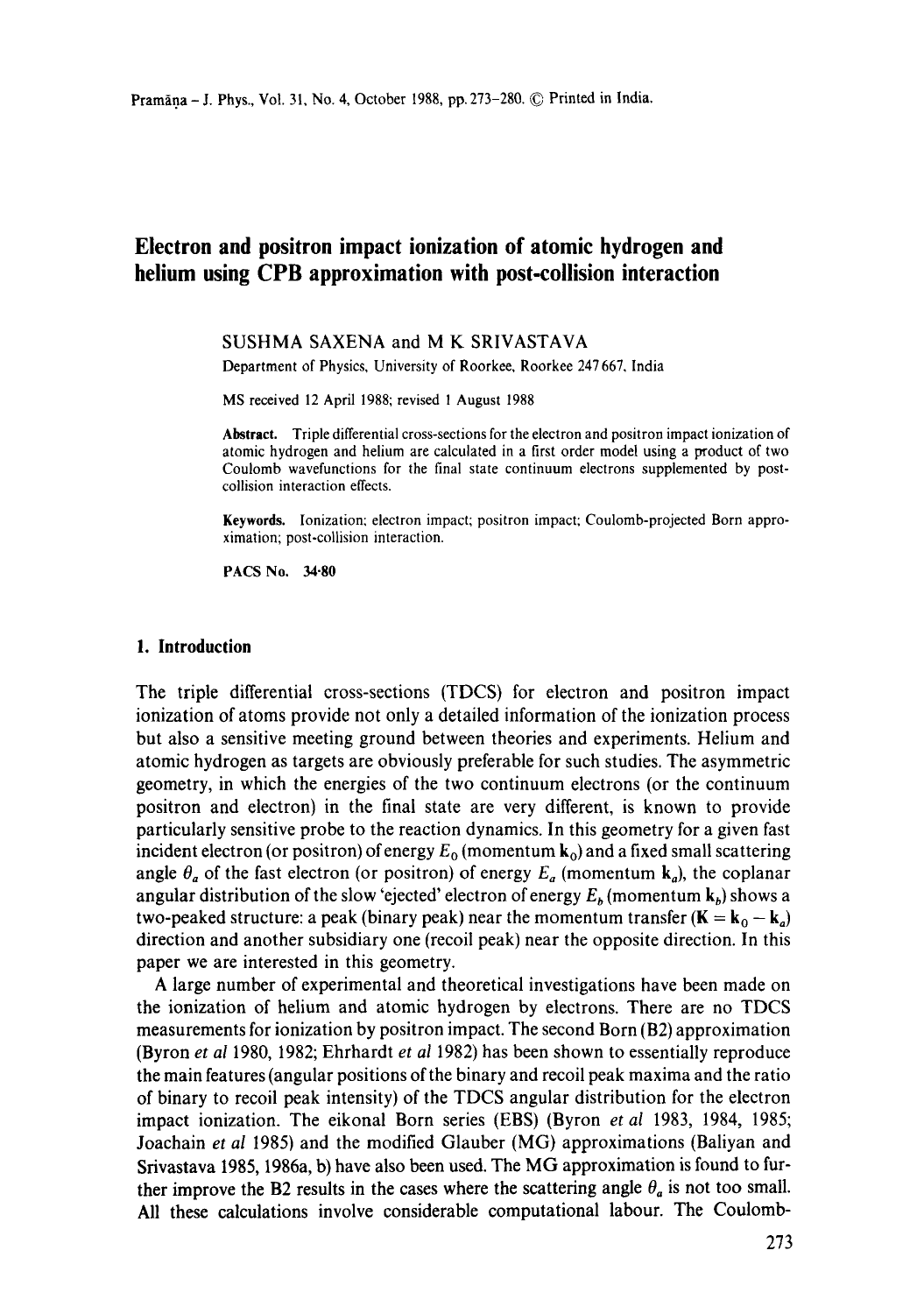projected Born (CPB) approximation (Geltman 1971, 1974; Geltman and Hidalgo 1971, 1974; Hidalgo and Geltman 1972; Schulz 1973; Schubert *et a11979;* Lal *et a11979;*  Pathak and Srivastava 1980, 1981; Ghosh *et a11984* a, b) has also been tried as a simple alternative. It is found to lead to quite good results for the binary to recoil peak intensity ratio and the angular position of the binary peak maximum. However, the CPB approximation, at variance with experiment and B2, EBS and MG approximations, leads to a deviation of the recoil peak maximum to smaller angles of ejection compared to the first Born results. This is unphysical since the two outgoing electrons repel each other.

Some calculations on positron impact ionization using the above approximation have also been reported recently (Joachain 1984; Basu *et al* 1985; Ghosh *et a11985a,* b; Mandal *et al* 1986; Saxena and Srivastava 1987). A comparison of positron-induced and electron-induced ionization results under identical conditions is expected to provide some additional insight into this process. The two cases differ in the interference between the projectile-target nucleus and the projectile-target electron interactions. The positron results are found to differ from the corresponding electron results in the sense that they lead to a larger binary peak, a smaller recoil peak and peak maxima at smaller angles  $\theta_h$ .

Klar and Franz (1986) have recently shown that the inclusion of the post-collision interaction (PCI) effects, which correspond to energy exchange and trajectory modifications of the two outgoing electrons in the final state, leads to an improvement in (i) the binary to recoil peak intensity ratio and (ii) the angular positions of the binary and recoil peak maxima.

In the present paper we supplement the CPB approximation with PCI effects to obtain TDCS for electron and positron impact ionization of hydrogen and helium. The incorporation of PCI takes care of the unphysical recoil peak maximum position given by the CPB approximation in the sense that the binary and recoil peak intensity maxima get shifted to larger (smaller) angle  $\theta_h$  in the case of electron (positron) impact. The PCI effects have been estimated classically by following the procedure of Klar and Franz (1986), Popov and Benayoun (1981), Popov and Erokhin (1983) and Klar *et al*  (1986). The electron results are compared with the recent absolute data of Ehrhardt *et al* (1985) for atomic hydrogen and of Jung *et al* (1985) for helium in the coplanar asymmetric geometry.

The method of calculation is outlined in the next section. Section 3 contains our results and their discussion.

# **2. Calculation**

The TDCS is calculated by using the expression

$$
\frac{\mathrm{d}^3 \sigma}{\mathrm{d}\Omega_a \,\mathrm{d}\Omega_b \,\mathrm{d}E_b} = \frac{k_a k_b}{k_0} |f_{\text{CPB}}|^2,\tag{1}
$$

where  $f_{\text{CPB}}$  is the Coulomb-projected Born scattering amplitude.

In the case of hydrogen, the electron/positron-target interaction is given by

$$
V = \mp \frac{1}{r_0} \pm \frac{1}{|r_0 - r_1|},
$$
 (2)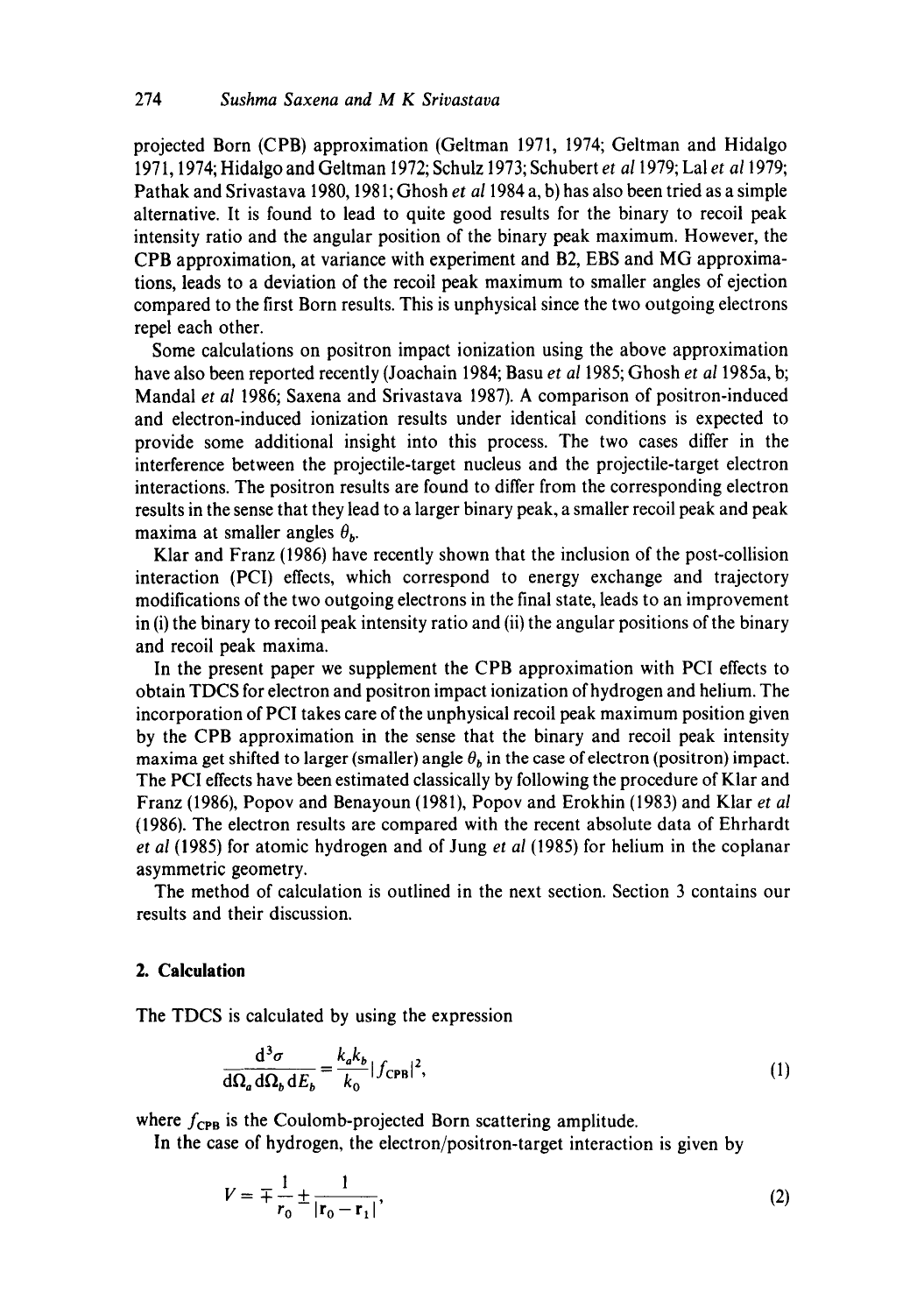where the upper sign refers to the electron and the lower sign to the positron,  $\mathbf{r}_0$  and  $\mathbf{r}_1$ are respectively the position vectors of the incident electron/positron and the target electron. The nucleus is taken to be infinitely heavy and fixed at the origin. The amplitude  $f_{\text{CPB}}$  is evaluated by following the method of Pathak and Srivastava (1980). In the case of helium the projectile-target interaction is given by

$$
V(\mathbf{r}_0, \mathbf{r}_1, \mathbf{r}_2) = \mp \frac{2}{r_0} \pm \frac{1}{|\mathbf{r}_0 - \mathbf{r}_1|} \pm \frac{1}{|\mathbf{r}_0 - \mathbf{r}_2|},
$$
(3)

where  $r_1$ ,  $r_2$  are the position vectors of the two target electrons. The amplitude  $f_{CPB}$  is evaluated by following the method of Pathak and Srivastava (1981). For the helium ground state we have taken the analytical fit to the Hartree-Fock wave function given by Byron and Joachain (1966). The final state wavefunction of the He<sup>+</sup> +  $e^-$  subsystem is taken to be the symmetrized product of the  $He<sup>+</sup>$  ground state wavefunction for the bound electron with the continuum wavefunction for the ejected electron. The latter is taken to be a Coulomb wave (with  $Z = 1$ ) orthogonalized to the ground state orbital.

There is an exchange contribution to the scattering in the electron impact case. However, it is expected to be small under the highly asymmetric conditions considered here and hence has been ignored. Likewise in the positron case, the positronium formation channel is not expected to contribute significantly as in the cases considered here the scattered positron and the ejected electron have very widely different energies. It has, therefore, not been considered.

The PCI effects are incorporated by calculating the scattering amplitude at the initial values (at the boundary of the reaction zone)  $E_a(0)$ ,  $E_b(0)$ ,  $\theta_a(0)$  and  $\theta_b(0)$  for obtaining the cross-section at  $E_a$ ,  $E_b$ ,  $\theta_a$  and  $\theta_b$  which are the energies and the angles at the position of the detectors. The former can be obtained by using the following relations:

$$
\theta_i(0) = \theta_i - \sin(\theta_a + \theta_b) \int_0^\infty r_a r_b r_{ab}^{-3} dt \int_t^\infty [r_i(t')]^{-2} dt', \quad i = a, b,
$$
 (4)

$$
E_a(0) \simeq E_a + \frac{1}{r_a}\bigg|_{t=0} - \int_0^\infty \dot{r}_a r_{ab}^{-3} [r_a - r_b \cos(\theta_a + \theta_b)] dt,
$$
 (5)

$$
E_b(0) \simeq E_b - \int_0^\infty \dot{r}_b r_{ab}^{-3} \left[ r_b - r_a \cos(\theta_a + \theta_b) \right] dt.
$$
 (6)

At intermediate incident energies, the PCI effects are not dominant and equation (4) to (6) may be solved by assuming straight-line trajectories

$$
E_a = \frac{1}{2}\dot{r}_a^2\tag{7}
$$

$$
E_b = \frac{1}{2} \dot{r}_b^2 - (1/r_b) \tag{8}
$$

with initial values  $r_a(0) \equiv r_{0a}$  and  $r_b(0) \equiv r_{0b}$ . Details are given in Klar and Franz (1986) and Klar *et al* (1986). We have chosen the boundary values  $r_{0a}$  and  $r_{0b}$  to be 2.5 Å and 0.529 Å for hydrogen and 3.5 Å and 0.2254 Å for helium respectively. The choice for  $r_{0b}$ corresponds to the position where the target electron is most likely to be found.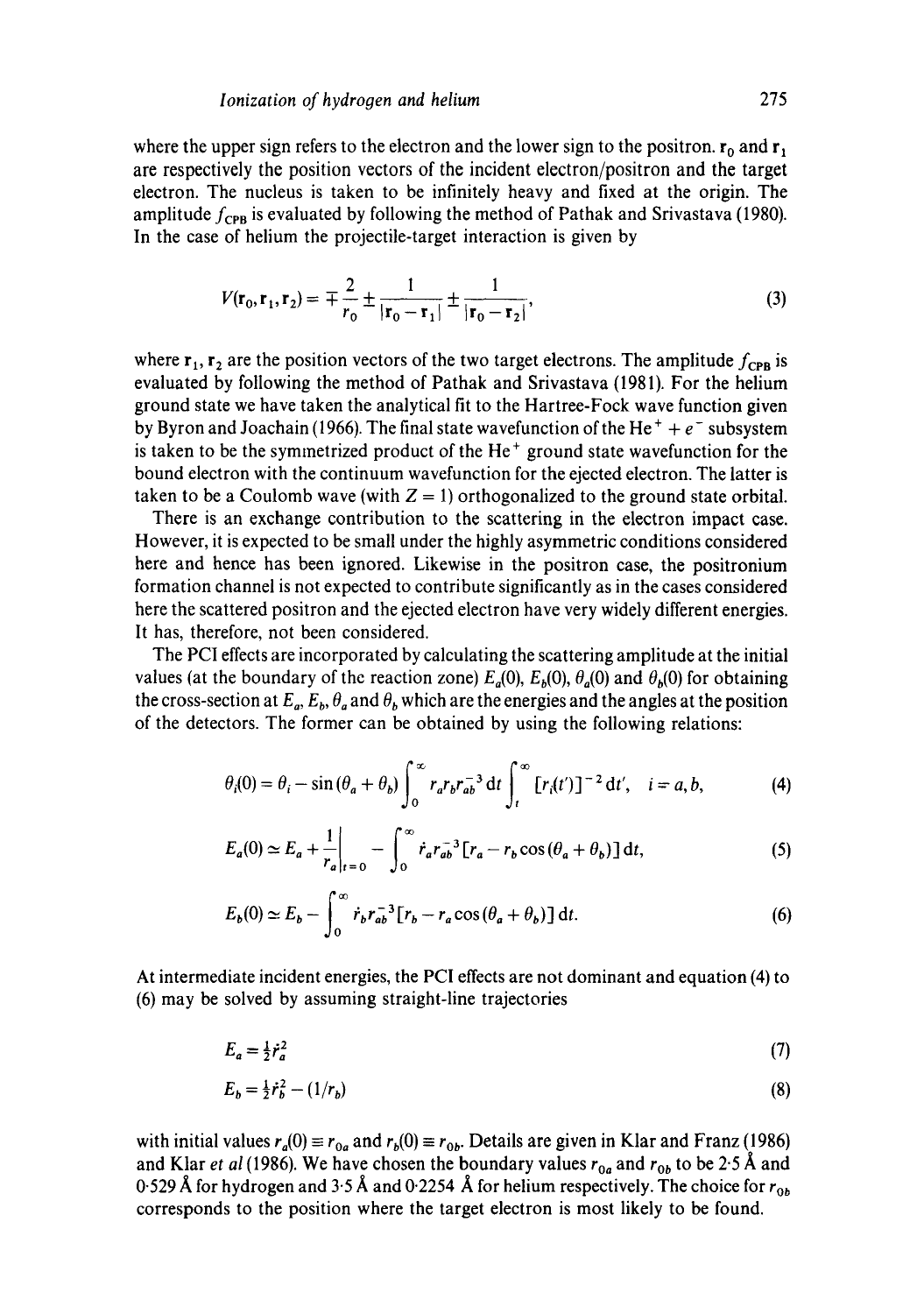### **3. Results and discussion**

### 3.1 *Hydrogen*

We have calculated TDCS at an incident energy  $E_0 = 250 \text{ eV}$  for  $\theta_a = 8^\circ$ ,  $E_b = 5.0 \text{ eV}$ corresponding to the electron impact absolute data of Ehrhardt *et al* (1985). Figure 1 shows the angular distribution of the results obtained by using the CPB approximation with and without PCI for electron and positron impact ionization. The results for the electron case are compared with those obtained by using the first Born approximation with PCI (BI-PCI).

In the  $e^-$  case the CPB approximation leads to a deviation of the recoil peak maximum to smaller angles of ejection (relative to the momentum transfer direction), while in the  $e^+$  case it moves towards larger angles of ejection compared to the first Born approximation results. This is unphysical since the outgoing scattered electron (positron) and ejected electron repel (attract) each other. With the incorporation of PCI effects the situation moves towards the agreement with the experimental data i.e. in the electron impact case the recoil peak shifts towards the larger angle of ejection while in the positron impact case it shifts towards the smaller angle of ejection. Likewise the binary peak, with PCI, shifts to the larger angle (smaller angle) of ejection for electron (positron) impact ionization. The size of the recoil peak increases (decreases) for electron (positron) impact case. These changes improve the binary to recoil peak maxima ratio  $(I_h/I_r)$ . This ratio is larger in the positron impact case compared to the corresponding electron impact case,



Figure I. Triple differential cross-section for electron and positron impact on atomic hydrogen in units of  $10^{-22}$  m<sup>2</sup> Sr<sup>-2</sup> eV<sup>-1</sup>, for  $E_0 = 250$  eV,  $E_b = 5$  eV and  $\theta_a = 8^\circ$ . The curves are: CPB with PCI (for positron)-, CPB (for positron)-----, CPB with PCI (for electron)-- $\cdots$ , CPB (for electron)- $\cdots$ , and BI with PCI (for electron)... The experimental data are the absolute measurements of Ehrhardt *et al* (1985). The arrow indicates the direction of momentum transfer K.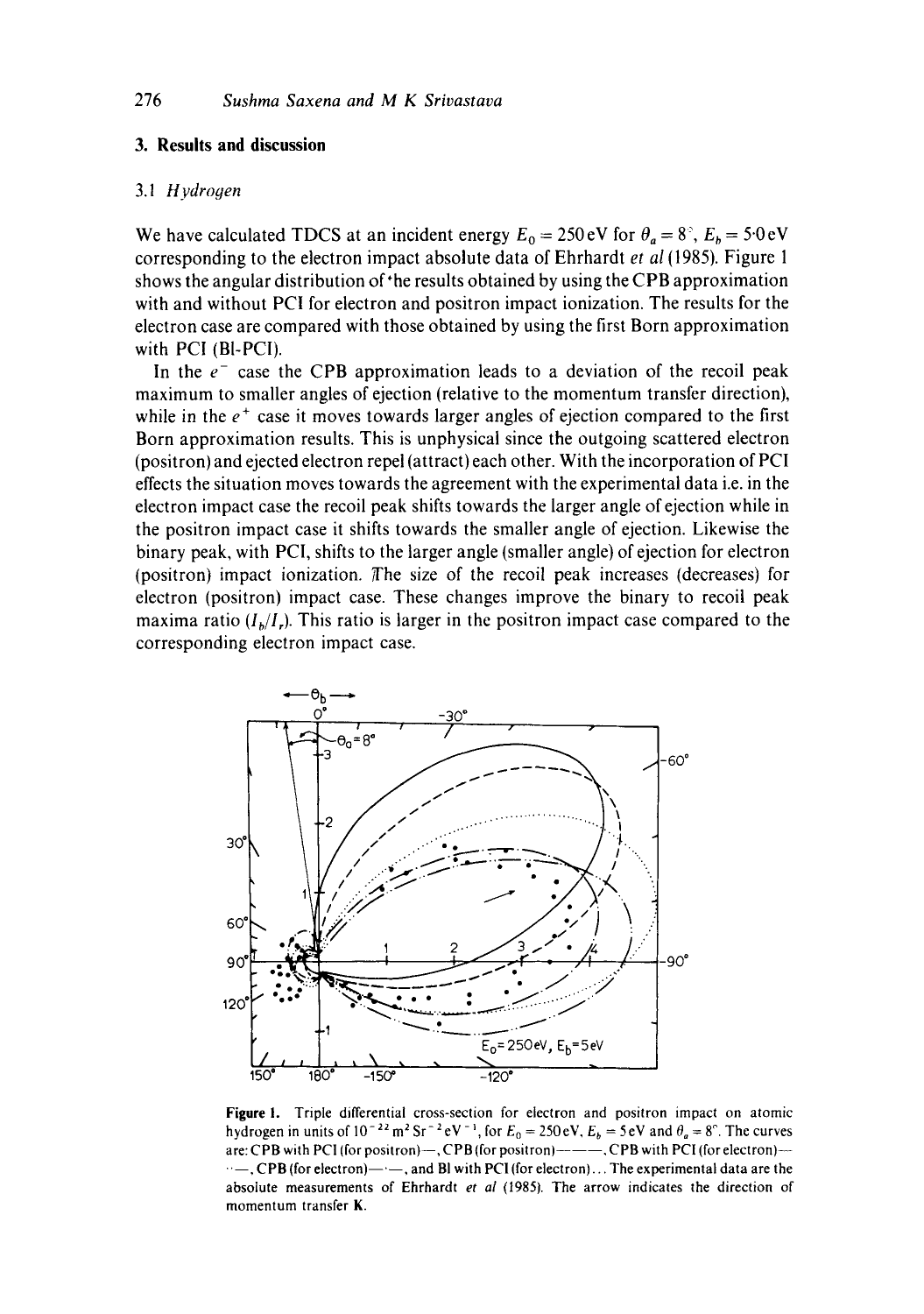#### 3.2 *Helium*

The calculations have been carried out at an incident energy  $E_0 = 600 \text{ eV}$  for  $\theta_a = 4^\circ$ and 10° with  $E_b = 2.5$  eV and 100 eV corresponding to electron impact absolute data of Jung *et al* (1985). Figures 2(a-d) demonstrate our TDCS results for electron and positron impact ionization in CPB approximation with and without PCI at (a)  $\theta_a = 4^\circ$ ,  $E_b = 2.5 \text{ eV}$ , (b)  $\theta_a = 10^\circ$ ,  $E_b = 2.5 \text{ eV}$ , (c)  $\theta_a = 4^\circ$ ,  $E_b = 10.0 \text{ eV}$  and (d)  $\theta_a = 10^\circ$ ,  $E_b$  $= 10.0$  eV. The BI-PCI results for the electron case are also shown.

The CPB-PCI electron results in the recoil peak region at  $E_b = 2.5 \text{ eV}$  are found to be in good agreement with the experimental data. However, at  $E<sub>b</sub> = 10eV$ , it is still underestimated. The binary peak is overestimated in all the cases considered here although it is better than the one obtained by using BI-PCI approximation. The introduction of PCI effects lead to similar changes as in the case of hydrogen. The corresponding positron results show a binary peak of almost the same magnitude as in the electron case with maximum at smaller  $\theta_b$  as expected. The PCI effects reduce this angle further. The recoil peak here is of smaller magnitude and becomes still smaller when PCI effects are included.

## **4. Conclusions**

The inclusion of PCI effects shifts the angular positions of the binary and recoil peak maxima in such a way that the unphysical feature of the CPB approximation gets



Figure 2(a). Triple differential cross-section for electron and positron impact on helium in units of  $10^{-22}$  m<sup>2</sup> Sr<sup>-2</sup> eV<sup>-1</sup>, for  $E_0 = 600$  eV,  $E_b = 2.5$  eV and  $\theta_a = 4^\circ$ . The curves are: CPB with PCI (for positron)--, CPB (for positron)  $--$ , CPB with PCI (for electron)- $--$ , CPB (for electron)- $-$ , and Bl with PCI (for electron) $\cdots$  The experimental data are the absolute measurements of Jung *et al (1985).* The arrow indicates the direction of momentum transfer K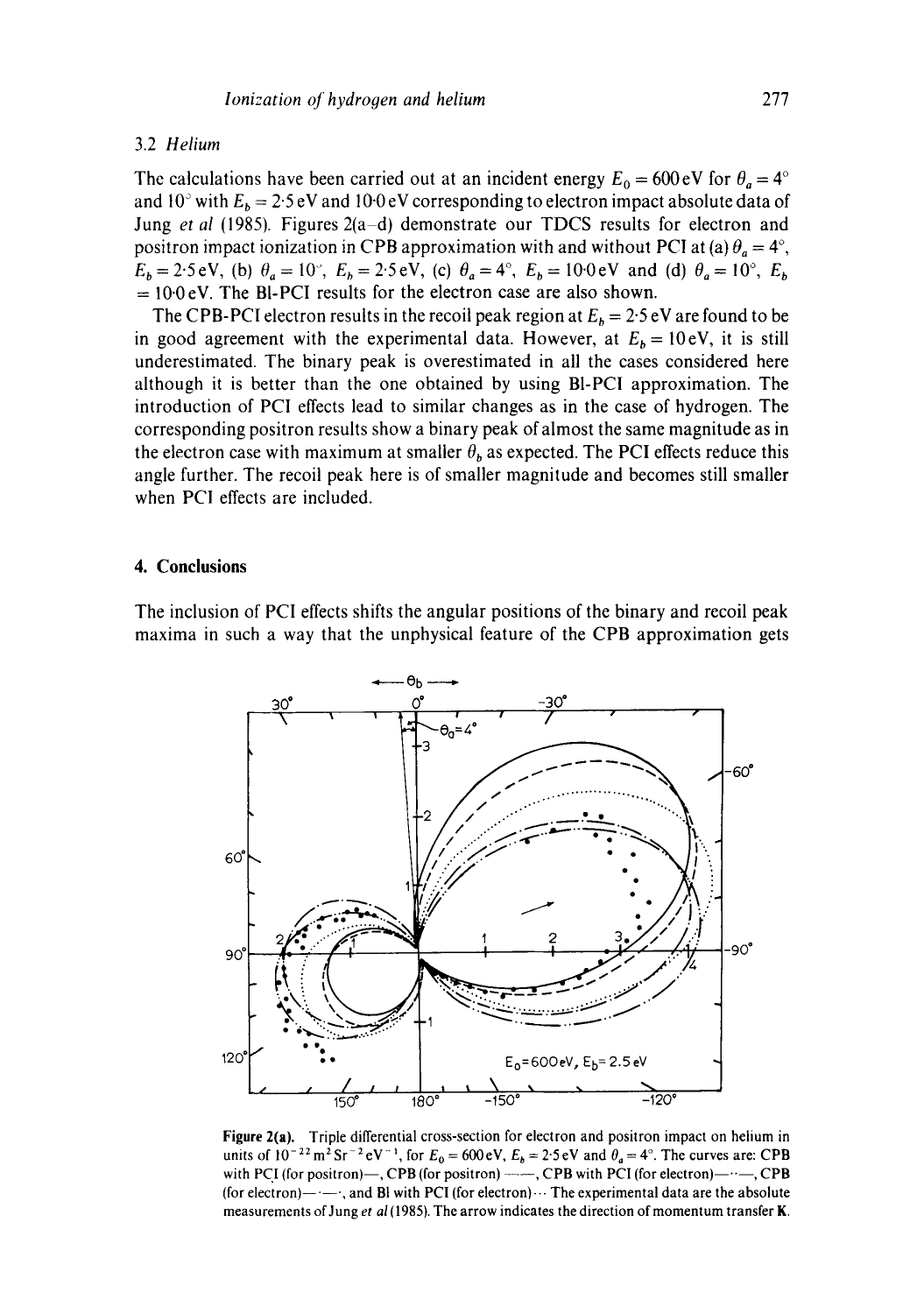

Figure 2(b). Same as in figure 2(a), but for  $E_0 = 600 \text{ eV}$ ,  $E_b = 2.5 \text{ eV}$ ,  $\theta_a = 10^\circ$ .



Figure 2(c). Same as in figure 2(a), but for  $E_0 = 600 \text{ eV}$ ,  $E_b = 10 \text{ eV}$ ,  $\theta_a = 4^\circ$ .

eliminated. Furthermore the size of the recoil peak increases (decreases) for the electron (positron) impact case. The ratio of binary to recoil peak maxima  $(I_b/I_r)$  is larger in the positron impact case. Thus the CPB approximation, which has already been shown to yield quite good value for the ratio  $I_b/I$ , also leads to correct angular positions of the peak maxima when PCI effects are included. This approach, which is no more difficult than the BI-PCI approximation can, therefore, be followed as a simple alternative to the more sophisticated models. The description of the initial and final states of the target may, of course, be improved as has been done recently in connection with the second Born approximation (Furtado and O'Mahony 1987; Srivastava and Sharma 1988).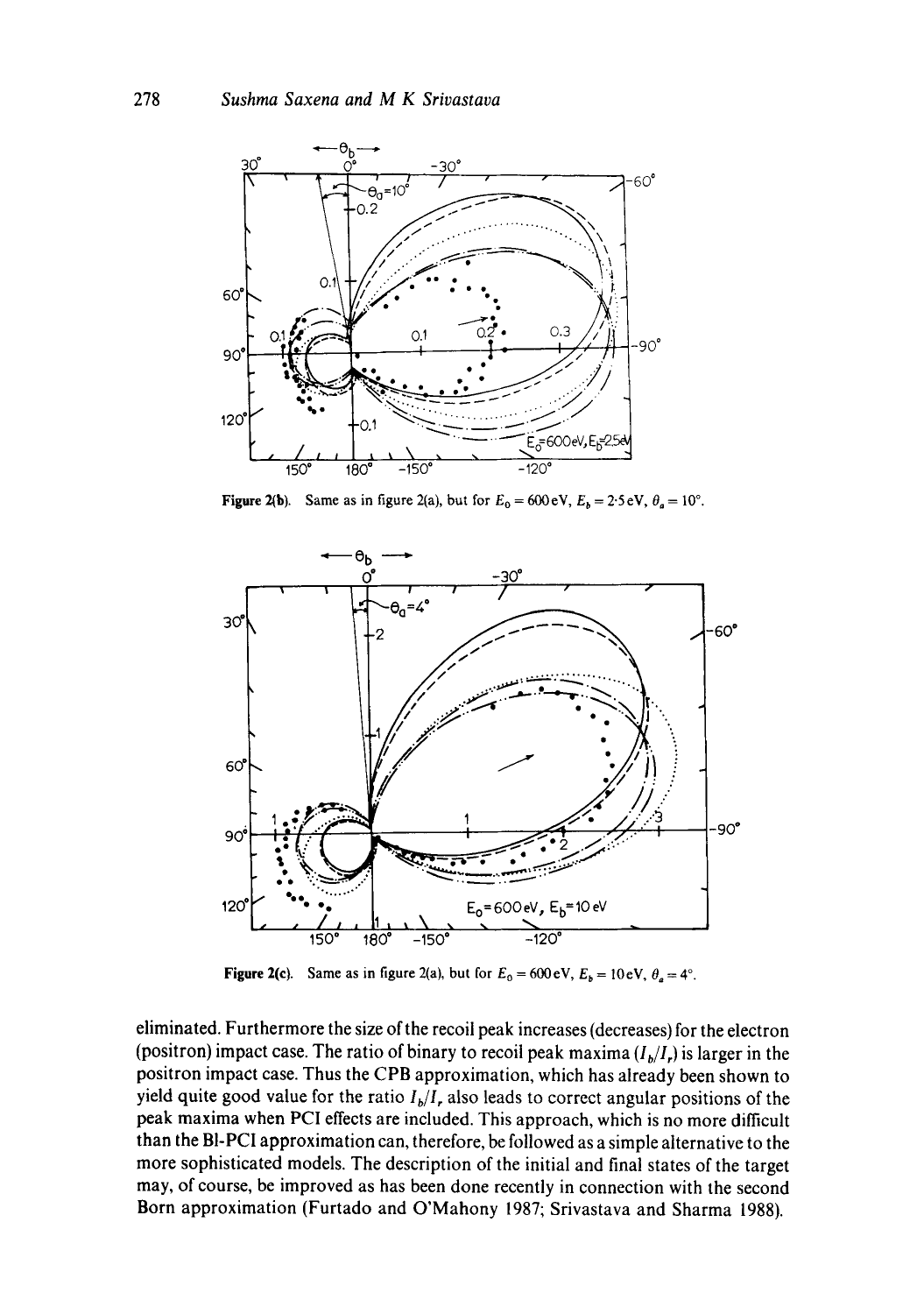

Figure 2(d). Same as in figure 2(a), but for  $E_0 = 600 \text{ eV}$ ,  $E_b = 10 \text{ eV}$ ,  $\theta_a = 10^{\circ}$ .

# **Acknowledgements**

**This work was supported by the Indian Space Research Organisation. One of us (SS) would like to thank the University Grants Commission for the award of a research fellowship.** 

#### **References**

Baliyan K S and Srivastava M K 1985 *Phys. Rev.* A32 3098 Baliyan K S and Srivastava M K 1986a *Phys. Rev.* A43 2155 Baliyan K S and Srivastava M K 1986b *J. Phys.* B19 3603 Basu M, Mazumdar P S and Ghosh A S 1985 *J. Phys.* BIg 369 Byron F W Jr and Joachain C J 1966 *Phys. Rev.* 146 1 Byron F W Jr, Joachain C J and Piraux B 1980 *J. Phys.* BI3 L673 Byron F W Jr, Joachain C J and Piraux B 1982 *J. Phys.* BI5 L293 Byron F W Jr. Joachain C J and Piraux B 1983 *Phys. Lett.* A99 427 Byron F W Jr, Joachain C J and Piraux B 1984 *Phys. Lett. AI06* 299 Byron F W Jr, Joachain C J and Piraux B 1985 *J. Phys.* BI8 3203 Ehrhardt H, Fischer M, Jung K, Byron F W Jr, Joachain C J and Piraux B 1982 *Phys. Rev. Lett. 48* 1807 Ehrhardt H, Knoth G, Schlemmer P and Jung K 1985 *Phys. Lett.* All0 *22*  Furtado F M and O'Mahony P F 1987 *J. Phys.* B20 L405 Geltman S 1971 *J. Phys.* **B4** 1288 Geltman S 1974 *J. Phys.* **B7** 1994 Geltman S and Hidalgo M B 1971 *J. Phys.* **B4** 1299 Geltman S and Hidalgo M B 1974 *J. Phys.* B7 831 Ghosh A S, Mazumdar P S and Basu M 1984a *J. Phys.* BI7 968 Ghosh A S, Mazumdar P S and Basu M 1984b *Z. Phys.* A319 13 Ghosh A S, Mazumdar P S and Basu M 1985a *J. Phys.* BI8 1881 Ghosh A S. Mazumdar P S and Basu M 1985b *Can. J. Phys.* 63 62 Hidalgo M B and Geltman S 1972 *J. Phys.* B5 617